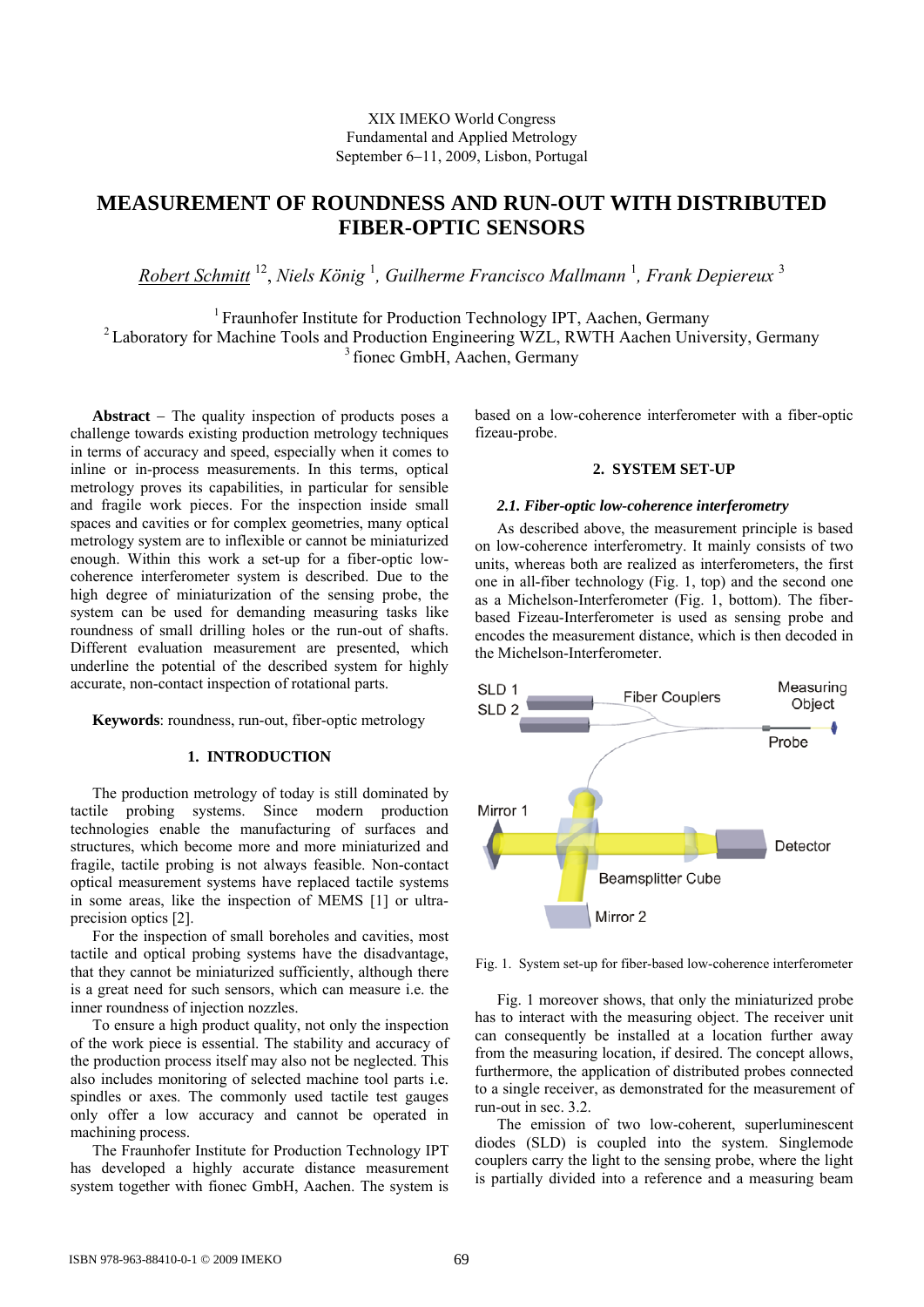due to Fresnel-reflection. The optical path difference (OPD) between these beams is compensated in the Michelson-Interferometer by an appropriate length difference between beam splitter and reference mirror and the tilted mirror, respectively. The emerging interference pattern is detected by a CCD-line camera and processed by a computer.

The used SLDs feature two different central wavelengths *λ1* and *λ2*. The emerging correlogram

$$
I(z-z_0) = I_0 \{ 1 + g(z-z_0) \cos [2k_0(z-z_0) + \alpha ] \} (1)
$$

depends on the optical path difference  $z-z_0$ , where  $z_0$  is the balanced working distance of the system. Eqn. (1) furthermore depends on the central wave number  $k_0 = 2\pi\lambda_0$  of the light source and the correlogram envelope function  $g(z-z_0)$  and  $\alpha$  the phase-shift after reflection from the surface. In case of a light source with a gaussian spectrum, the envelope function takes the form

$$
g(z-z_0) = \exp\{-2\left[\Delta k \cdot (z-z_0)^2\right]\}\tag{2}
$$

where  $\Delta k = 2\pi\Delta\lambda$  denotes the spectral width of the light source [3]. The maximum of the envelope can be used to determine the corresponding point of the object surface. For achieving a higher accuracy, also the phase modulation can be analyzed [4]. The accuracy and stability of the fringe pattern evaluation is influenced by the spectral properties of the light sources. The system described within this work uses SLDs with a full width at half maximum (FWHM) of  $\Delta\lambda_1 = 21.7$  nm and  $\Delta\lambda_2 = 25.3$  nm. The resulting correlogram shows an additional beat modulation of the envelope, due to the use of light sources with two different wavelengths.

Working distance and measurement range depend, on the one hand, on the probe design (focal length) and, on the other hand, on the adjustments of the angle and the distance between tilted mirror and beamsplitter cube (Fig. 2).



Fig. 2. Adjustment of working distance and measuring range

Compared to other systems, this is an outstanding system advantage, because there are no mechanical elements, such as linear stages or piezoelectric actuators, necessary for balancing or varying the OPD. The system provides a variable working distance of approx. 100-300 μm and a measuring range of approx. 100 μm. When placing a test object within the working distance, a characteristic interference pattern arises and is detected by the CCDcamera. The distance of the measuring object correlates with the lateral position of the fringe center on the CCD-chip and leads to a pixel value, which encodes the distance. A detailed description of setup and processing of the interference signal can be found in [4].

#### *2.2. Miniaturized fiber-optic probes*

A key feature of the system is the developed sensing Fizeau-probe, which is realized as an all-fiber solution, meaning that beam shaping is also realized by means of fibers. As shown in [5] and [6], collimated or focussed beams can be realized with graded-index (GRIN) fibers. The probe design is shown in Fig. 3a.



Fig. 3. a) Fizeau-probe design with fusion-spliced GRIN-fiber lens b) Fizeau-probe design with micro-prism for 90° beam deflection

A singlemode fiber is connected with a piece of GRINfiber by fusion-splicing. Cut to the length L, the GRIN-fiber can act as a so-called fiber lens with the focal length

$$
f(L) = \frac{n\left(1 - \frac{w^4}{w_0^4}\right)\cos(g \cdot L)\sin(g \cdot L)}{g \cdot n_0 \left[\sin^2(g \cdot L) + \frac{w^4}{w_0^4}\cos^2(g \cdot L)\right]}
$$
(3)

where  $w_0$  is the waist size of the beam, that leaves the singlemode fiber, *n* is the refraction index of the medium, into which light beams emerge from the fiber lens (e.g. air or micro-prism). The gradient constant  $g$  and  $n_0$  are related to the refraction index profile of the used GRIN-fiber. The factor *w* depends on the wavelength  $\lambda$  by  $w = \lambda / (\pi g \cdot n_0)$  [6]. To protect the fiber sensor against fracture or other damages, it can be placed into tube made of metal or carbon fiber reinforced plastic (CFP). Especially CFP has proven a high degree of robustness [7].

The probe shown in Fig. 3a can be used for measurements of distances, which are oriented parallel to the probe axis. For in-hole roundness measurements, the measuring beam has to be deflected by 90° by means of an attached micro right-angle prism, like shown in Fig. 3b.

# **3. APPLICATIONS**

#### *3.1. Roundness measurement of small boreholes*

The roundness measurement inside small boreholes is a technologically challenging task, because not only the metrological part of the system has to meet high demands concerning accuracy, speed and stability, but also the mechanical setup is complex.

For the inspection of cylindrical objects, the proposed system has been expanded with a high-precision motorized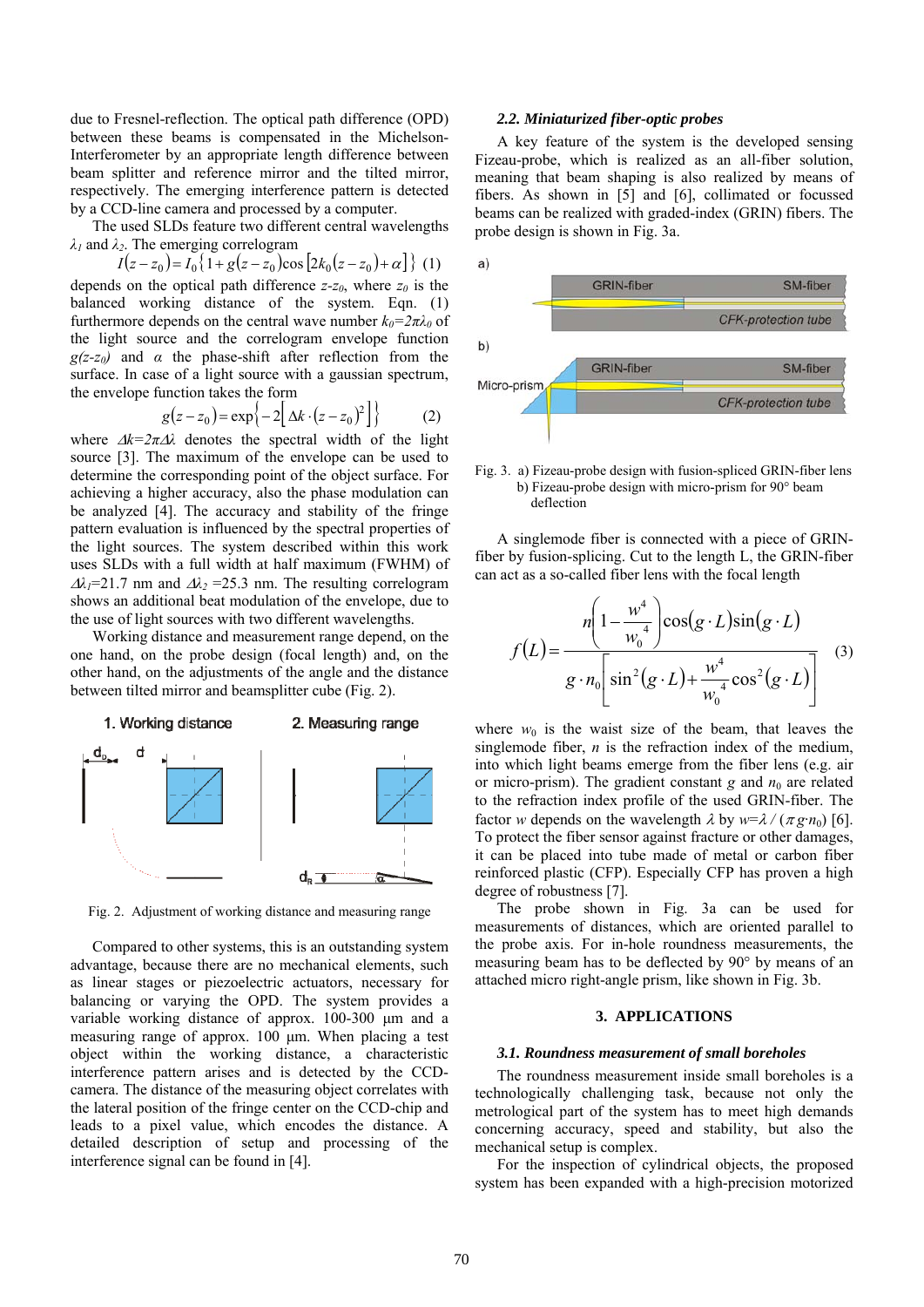rotation stage with an attached lathe chuck, on which a cylindrical measuring object can be mounted. Fig. 4 shows the setup with an aluminium cylinder with a 1 mm diameter borehole as measuring object. A possible decentering or staggering of the measuring object can be compensated within the mechanical set-up by means of tilt adjustment knobs.

The sensing probe can be lowered into the borehole with an additional linear stage. As shown in Fig. 4, the attached micro-prism deflects the measuring beam, thus, the cylindrical wall of the hole can be measured by rotating the object. The rotation stage is controlled by a motion controller. For the synchronization of rotation and measurement, both the stage and the controller are configured for a position related trigger signal, which can be used with the framegrabber of the CCD-camera. This method ensures a continuous, fast and stable assignment of the measured radial distance values to the angular positions.



Fig. 4. System set-up for roundness measurements

The angular resolution of the rotation stage is 0.01° with a maximum angular velocity of 80° per second. Since the signal processing of the sensor is capable of a measurement frequency of up to 2 kHz, a single roundness measurement can be finished within 4.5 seconds. The measurement process can be controlled on a personal computer, with a specially developed software, which initiates the motion of the stage and captures the trigger positions and the radial distance values from the sensor. According to ISO 12181 [8] the data are then processed with a Gaussian low-pass filter and the characteristic values *RONp*, *RONv* and *RONt* can be determined, as shown in Fig. 5 for the measurement of a borehole inside a stainless steel cylinder.



Fig. 5. Polar diagram for the roundness measurement of a 1mm borehole inside a stainless steel cylinder. The total roundness deviation *RONt* was 0,3 µm.

#### *3.2. Run-out measurement with distributed sensors*

The real-time monitoring of important machine tool parts, such as spindles and axes, concerning its run-out, is a complex task. In most cases, only small installation space is provided and many conventional measurement systems do not feature the necessary accuracy. On the other hand, monitoring is essential especially for ultra-precision production technologies, where surface qualities with roughness values within the nanometre scale, as well as special functional structures (e.g. for tribology) also within the nanometre scale can be manufactured.

As a solution, the fiber-optic measurement system, which has been described in sec. 2, can be adopted for the cases as mentioned to provide a non-contact measurement with no wear in the part. For the run-out assessment we present a stand-alone measurement set-up, which demonstrates the application of fiber-optic probes for inline monitoring.

Fig. 6 shows the set-up with a spindle, which is being measured by three distributed probes. To rotate the spindle and simulate a continuous machine motion, a low power dcmotor is used. In order to record the current spindle angle and reconstruct the measured perimeter, an encoder triggers the signal processing units CCD-line camera through a frame grabber every time one of its divisions is crossed. The acquired interference patterns are analysed in a computer, which calculates the distances.

The chosen encoder generates a trigger with 3600 TTLpulses per revolution, ensuring the system an angle precision of 0.1 degrees.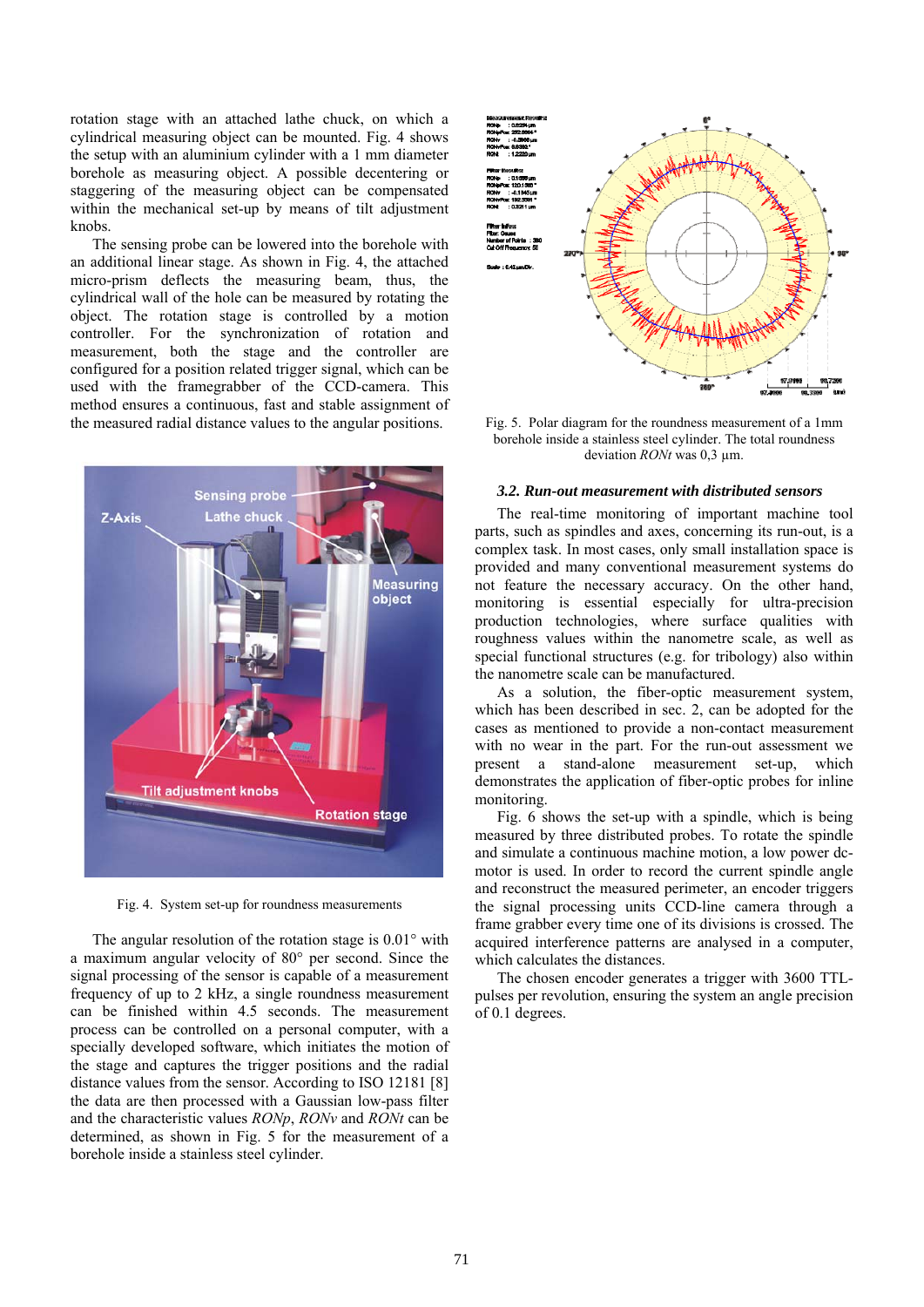

Fig. 5. Set-up of the run-out measurement system

The system moreover makes use of a fiber-switch to receive the signal of distributed sensors, and allows herewith the run-out analysis according to ISO 1101 [9].

In order to control, analyse and show its results, a measurement device specific software has been developed. This application features the same algorithms for the roundness evaluation as the system explained in sec. 3.1 and a run-out evaluation algorithm. The switching procedure is controlled by this application and is synchronized with the data analysis.

The maximum adjustable motor angular velocity is 150° per second (25 r.p.m.), which allows the system to perform a run-out measurement within 7.3 seconds, (assuming a switching time of 2 ms and considering that every probe captures the entire perimeter of the test piece).

The run-out deviation is evaluated by calculating a reference axis (Fig. 6 (c)), which is generated using both reference circles (Fig. 6 (A) and (B)). After that, a tolerance band is created (Fig.  $6$  (t)) [9].



Fig. 6. Run-out definition of ISO 1101: reference circle (A and B), reference axis (c) and tolerance range (t)

In the proposed run-out set-up the measured center distance  $d_b$  is compared with a tolerance generated using the circles ( $\beta$ ) (least square circle calculated using  $d_a$ ) and ( $\mu$ ) (least square circle calculated using  $d_a$ ) (Fig. 7).



Fig. 7. Scheme of the spindle measurement: Measured distance of the sensor a  $(d_a)$ , sensor b  $(d_b)$ , sensor c  $(d_c)$ , reference circle of left side ( $\beta$ ) and right side ( $\mu$ )

An example of a measurement result is shown in Fig. 8.



Fig. 8. Measurement result of a run-out taken from the developed analysis software

For the real-time monitoring of machine parts the runout, as well as the roundness characteristic values can be used. The progress of those variables shows, for example, if the part has a growing wear or if its structured surface is still within the tolerances (detected mainly through the roundness evaluation), as well as vibration or a bending due to a heavy work peace (detected mainly through the run-out evaluation).

In consequence of the use of relative evaluation of the geometrical characteristic variables (comparison between a reference condition and the current measurement) the machine parts can be compared to different initial conditions and record a related condition of the part.

Another advantage of this approach is that the monitoring process bases its evaluation upon analysed characteristic values and not just upon simple measurements, improving the focus of the inspection.

The improvement of the analysis algorithm using a spectrum evaluation of the measured values is planned. This expansion will add more information to the machine monitoring and permit a reliable separation of the repeatable and non-repeatable run-out [10].

# **4. CONCLUSIONS**

Within this work, a fiber-optic measurement system has been described, which has been shown in two applications